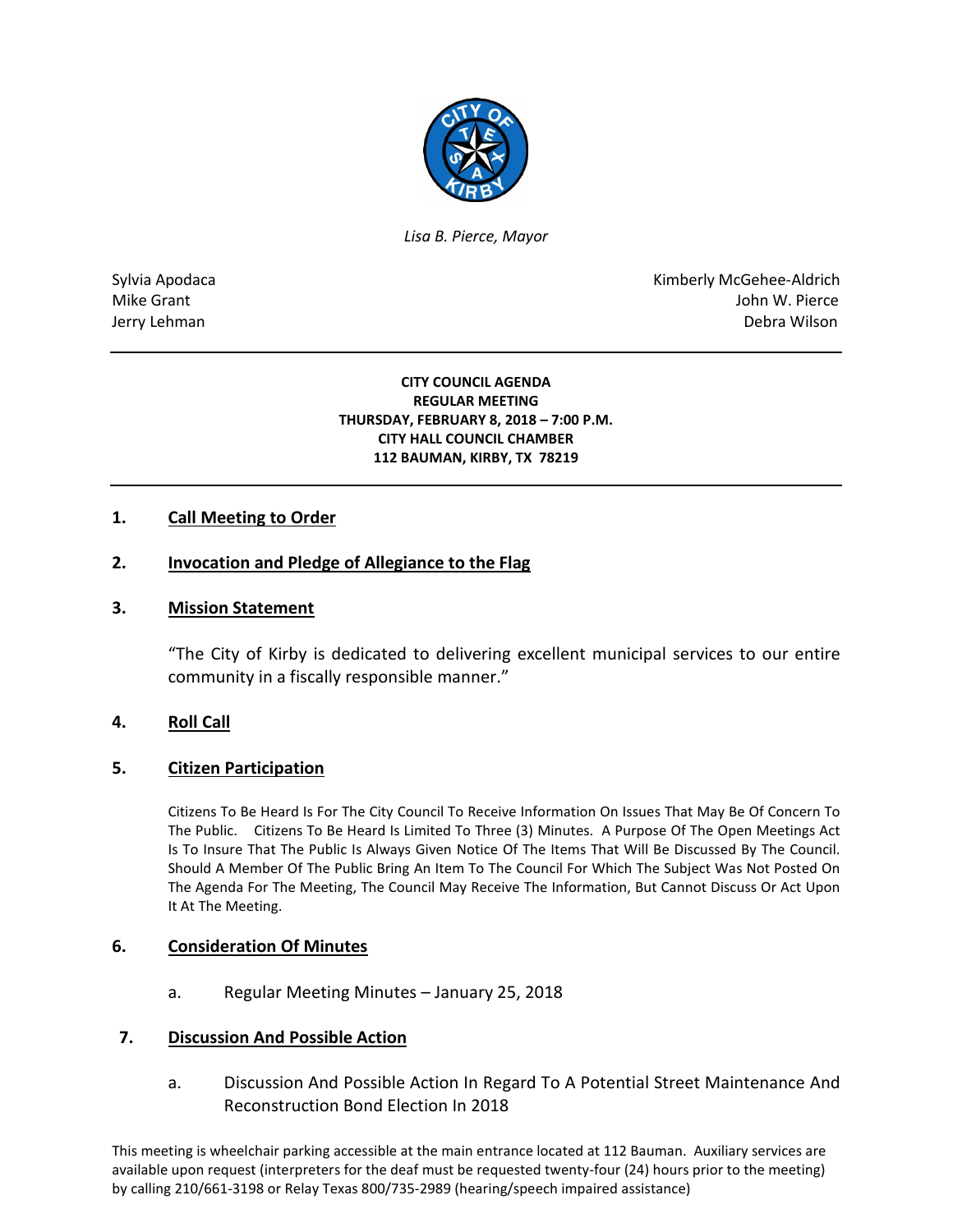- b. Discussion And Possible Action On Ordinance No. O-2018-829 Calling A Bond Election To Be Held On May 5, 2018 To Authorize The Issuance Of General Obligation Bonds. This Is The First Reading.
- c. Discussion And Possible Action To Dispense With The Second Reading Of Ordinance No. O-2018-829 Calling A Bond Election To Be Held On May 5, 2018 To Authorize The Issuance Of General Obligation Bonds.
- d. Discussion And Possible Action On Resolution No. R-2018-698 Calling A General/Special Election On May 5, 2018; For The Purpose Of Electing Three Council Members For A Two Year Term; And One Council Member for A One Year Term On The City Council, Designating The Polling Places And Directing The Giving Of Notice Of Such Election; And Providing Details Relating To The Holding Of Such Election.
- e. Discussion And Possible Action On City Of Kirby Employee Pay Scale
- f. Discussion And Possible Action On Garage Constructed At 4807 Gibbs Sprawl
- g. Discussion And Possible Action On Progress Of Construction Activity On 2017 Water Mains Replacement Project
- h. Discussion And Possible Action Regarding City Of Kirby Bad Weather Emergency Action Plan

# **8. Requests and Announcements**

a. Requests By Mayor And Council Members For Items To Be Placed On Future City Council Agendas And Announcements On City Events/Community Interests

# **9. Adjournment**

\_\_\_\_\_\_\_\_\_\_\_\_\_\_\_\_\_\_\_\_\_\_

 Monique L. Vernon City Manager

\_\_\_\_\_\_\_\_\_\_\_\_\_\_\_\_\_\_\_\_\_\_\_\_\_\_\_

Patty Cox, TRMC City Secretary

The City Council reserves the right to adjourn into executive session at any time to discuss any of the matters listed on this agenda if authorized by Texas Government Code Section 551.071, Consultation with Attorney, Texas Government Code Section 551.072, Deliberations about Real Property, Texas Government Code Section 551.074, Personnel Matters, and Texas Government Code Section 551.076, Security Devices or Security Audits.

This meeting is wheelchair parking accessible at the main entrance located at 112 Bauman. Auxiliary services are available upon request (interpreters for the deaf must be requested twenty-four (24) hours prior to the meeting) by calling 210/661-3198 or Relay Texas 800/735-2989 (hearing/speech impaired assistance)